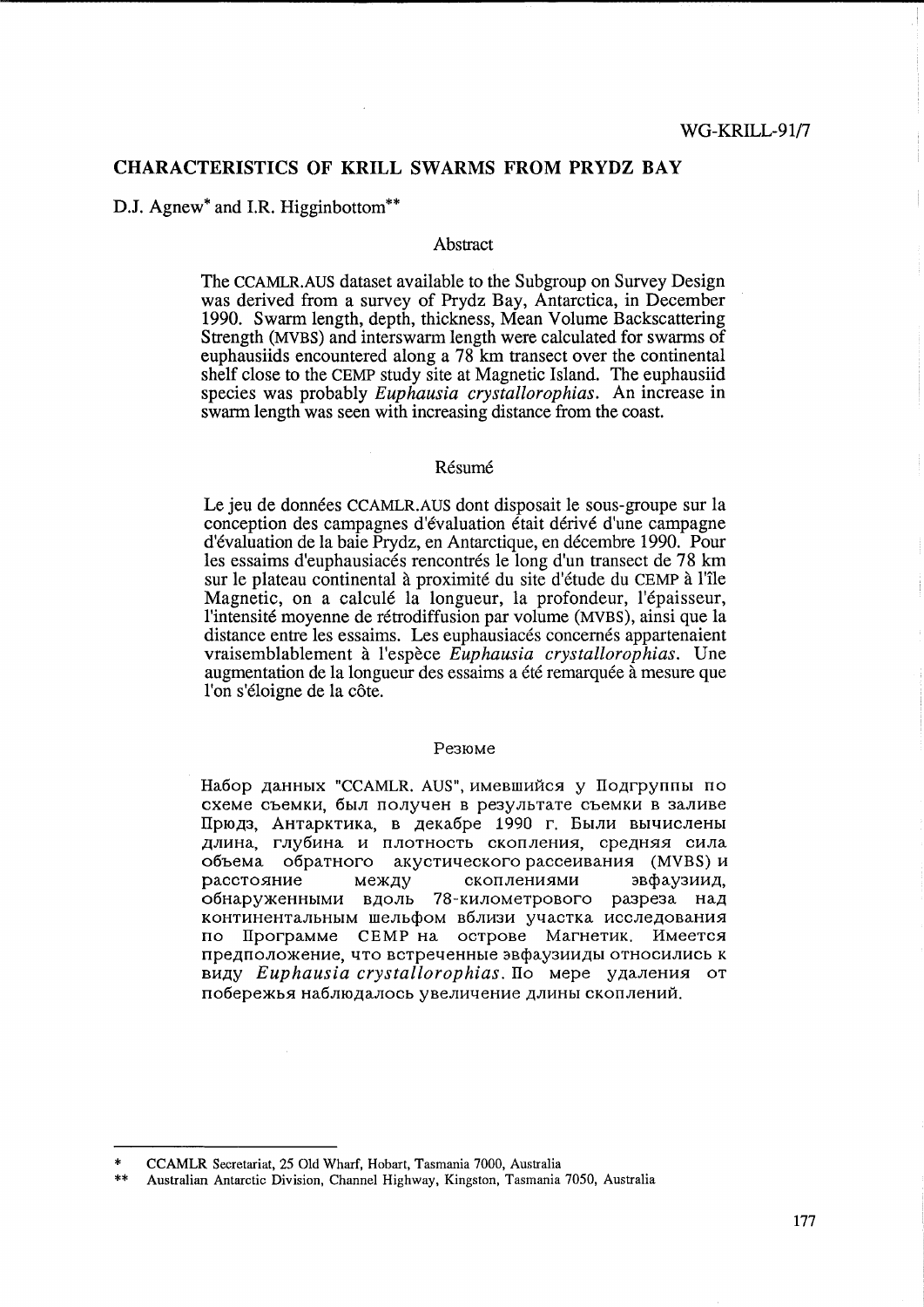# Resumen

El fichero CCAMLR.AUS utilizado por el "Subgrupo para el Disefio de Prospecciones" contenía los datos de la prospección realizada en la bahfa de Prydz, Antartida, en diciembre de 1990. Se calcularon el tamaño, profundidad y espesor de los cardúmenes, la reverberación media volúmetrica (MVBS) y la distancia entre cardúmenes, de los cardumenes de eufausidos encontrados a 10 largo de un transecto de 78 km, efectuado en la plataforma continental cercana a la localidad del CEMP de la isla Magnetica. La especie de euphausido era posiblemente *Euhausia crystallorophias.* Se constató un aumento del tamaño de los cardumenes a medida que aumentaba su distancia de la costa.

#### 1. INTRODUCTION

This paper explains the derivation of the CCAMLR.AUS dataset available to the Subgroup on Survey Design. The subgroup was set up by the CCAMLR Working Group on Krill (WG-Krill) and was directed "to establish:

- (i) a set of initial parameters pertaining to the distribution of krill;
- (ii) a set of options for the design of surveys; and
- (iii) a set of methodologies for the determination of variances and other data required from these surveys."

The CCAMLR.AUS dataset is intended to complement similar data from the South African and FRG FIBEX cruises at  $20^{\circ}E$  and  $55^{\circ}W$  (Miller and Hampton, 1989a). This paper describes the methods used to produce the dataset and presents an initial analysis of the swarm characteristics it describes.

The dataset used in this analysis is relatively short (78 km transect length). However, it is believed to be representative of the swarm characteristics seen over the continental shelf in Prydz Bay in December 1990. The placement of the transect, close to a designated predator parameter monitoring site at Magnetic Island (CCAMLR, 1991), has direct relevance to the area that would have to be surveyed during the Ecosystem Monitoring Program, defined as within a radius of 100 km of a monitoring site (SC-CAMLR-IX, Annex 6, paragraph 101).

## 2. METHODS

Data were analysed from a single transect undertaken by Australian Antarctic Division using the RV *Aurora Australis* over the continental shelf in Prydz Bay, Antarctica. The transect was run due north from Davis Station on 18 December 1990 along 74°30'E longitude (Figure 1). Conditions were calm and ice free from 1200 hours until 2300 hours GMT when the ship encountered a band of pack-ice just before reaching the edge of the continental shelf.

Data were collected with a Simrad EK500 echosounder at a frequency of 120 kHz using a hull mounted transducer. The echosounder was fully calibrated prior to the survey. Data for single pings were stored as Mean Volume Backscattering Strength (MVBS) integrated in 25 m depth intervals over a 225 m range. The raw data were submitted to CCAMLR for the use of the Subgroup on Survey Design.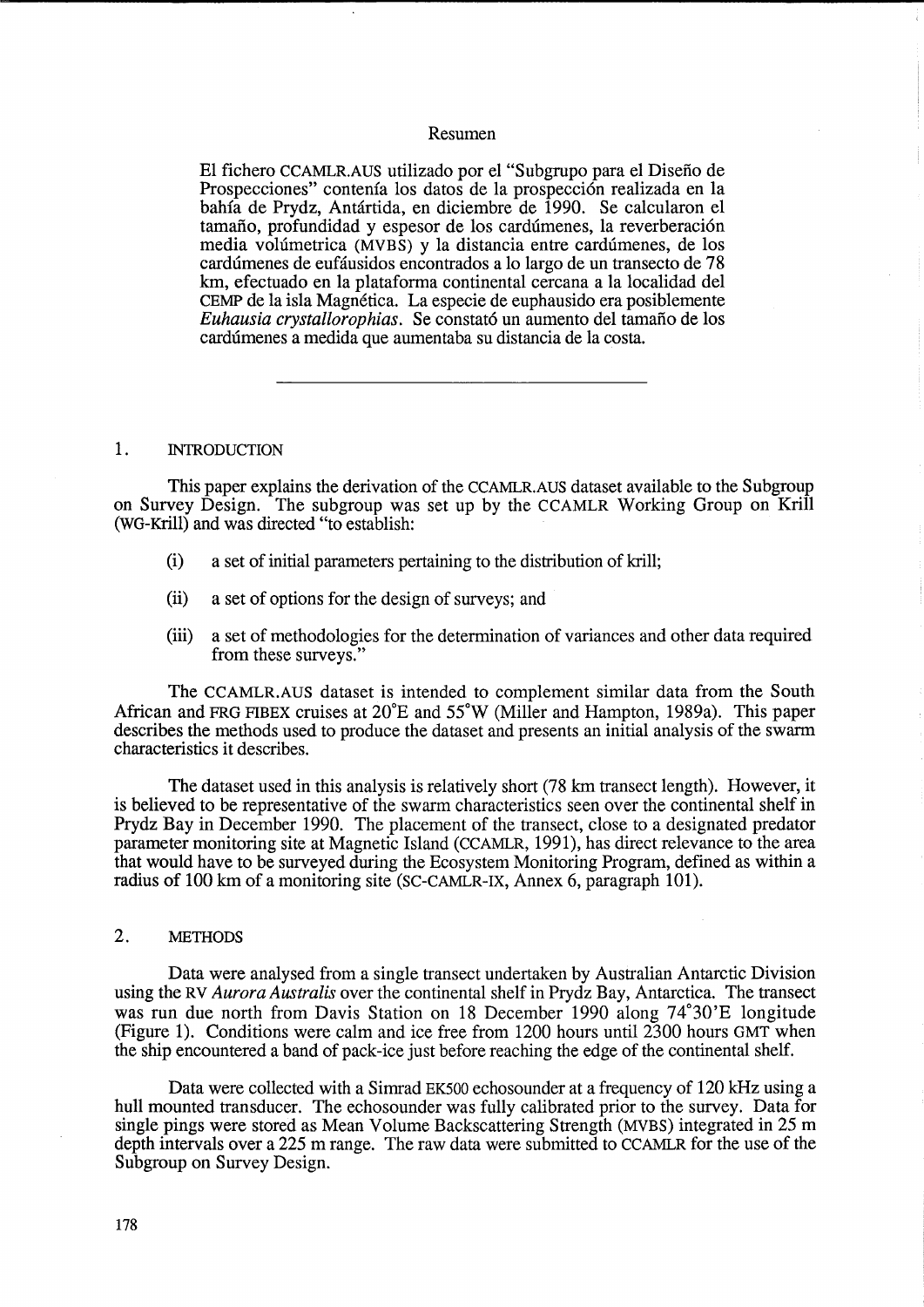Unfortunately, no ground truthing was performed during this time. It is most likely however, that the swarms this far into Prydz Bay were predominantly *E. crystallorophias.*  Surveys carried out in February showed that most of the euphausiids over the shelf (south of *67°S)* were *E. crystallorophias* although there was some *E. superba* in the samples *(S.* Nicol and G. Hosie, pers. com.).

Analysis was performed at the CCAMLR Secretariat using a VAX minicomputer. The first depth layer,  $0 \text{ to } 25 \text{ m}$ , was subject to a great deal of noise and was excluded from the analysis. Pings were designated as krill bearing if a single depth range had an MVBS value exceeding a threshold of -95 dB. Noisy pings were identified by having a krill thickness of greater than 125 m, and a characteristic pattern of increasing dB with depth (because of the Time Varied Gain correction), and were excluded from the analysis.

Once pings containing krill had been identified the characteristics of swarms were determined. Two key variables used were:

- (i) the Intercepted Swarm Length (ISL), defined as the distance between the first ping encountering a swarm and the first ping to lose the swarm; and
- (ii) the Between Swarm Distance (BSD), the distance from the last ping encounter with the swarm and the first encounter with the next swarm.

The latter is particularly important in determining the end or the continuation of a swarm if the ping sequence of a swarm has breaks in it where no krill are present, either because of breaks in the swarm structure or because of noise.

In the analysis the minimum BSD was set to 10 m and the minimum ISL to 2 m, to ensure that the shortest 'swarms', single ping encounters, were included, although these may not be considered true swarms in the classification of Miller and Hampton (1989b).

The time of each ping was available in the original data file, and distance was calculated using mean speeds derived from the ship's positional data. The ping data was analysed in five sections, each with slightly different ship speeds. Integrated MVBS\* and mean swarm thickness were also calculated for each swarm, although swarm thickness calculated from these data will lack accuracy due to the EK500 integration interval of 25 m.

For the purposes of comparison, a biomass index was calculated using an assumed mean *E. crystallorophias* length of 27.5 mm, weight 200 mg (G. Hosie, pers. comm.), and the equations

 $TS = -127.45 + 34.85 \log 10$  (length in mm)

(TS relationship for *E. superba* given by SC-CAMLR (1991), at 120kHz, extrapolated for *E. crystallorophias).* 

swarm radius (m) =  $\lambda$  (2/ $\pi$ ) (Butterworth, 1988)

mean number density (individuals.m<sup>-3</sup>)  $\sigma_V = 10^{0.1(s_v \cdot TS)}$ 

\* Calculated using MVBS<sub>swarm</sub> = 10  $\log_{10}$   $\left( \frac{\sum_{i=1}^{n} 10^{0.1svi}}{n} \right)$ 

where  $n =$  number of ping/depth intervals in the swarm, svi is the MVBS for a single ping depth interval.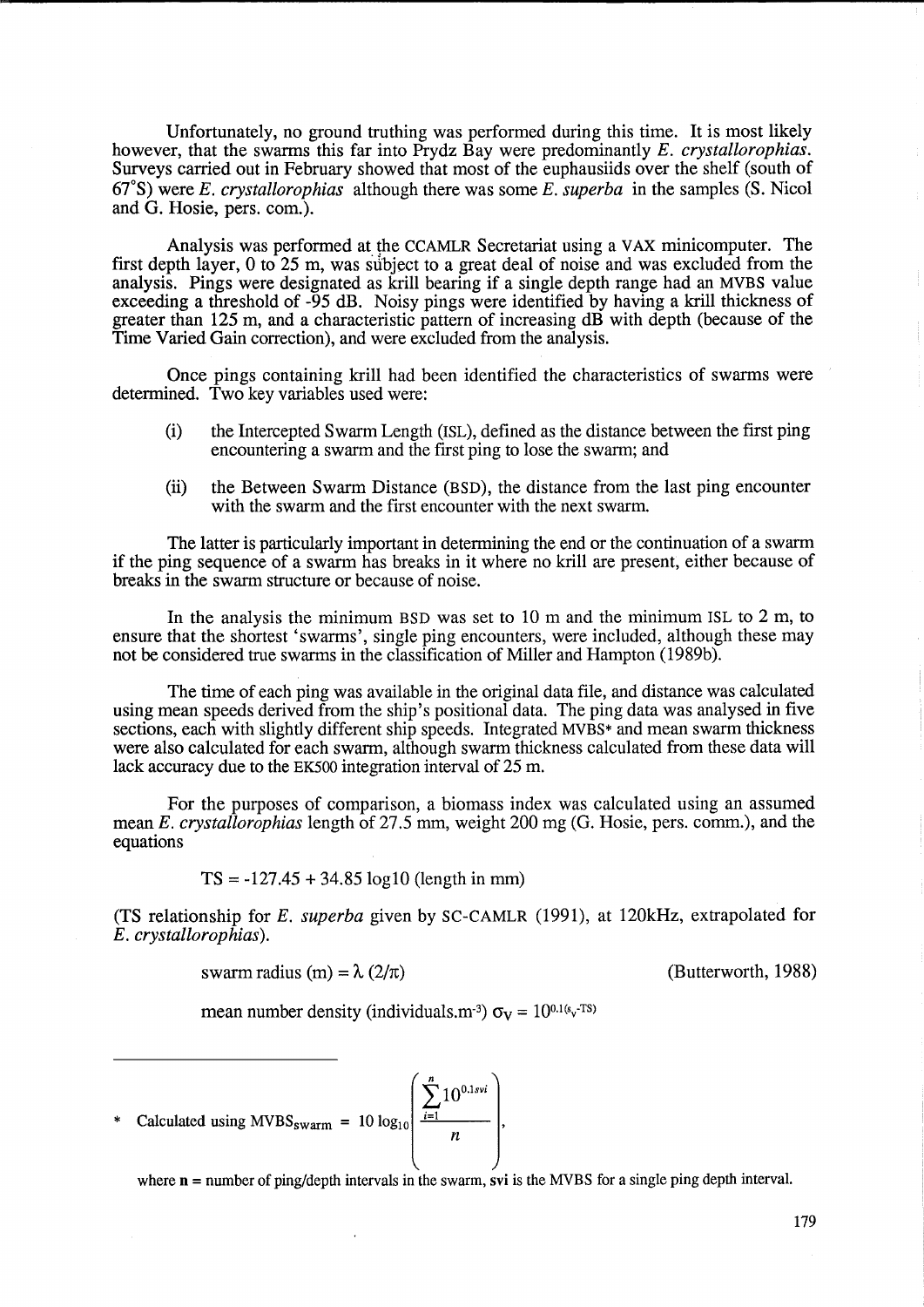swarm biomass index (kg) = p.  $\lambda^2$ . (4/ $\pi$ ).w. $\sigma_v$ 

- where  $\lambda$  $=$  intercepted swarm length  $(m)$ 
	- $\mathbf{p}$ = swarm thickness (m)
	- 'IS = target strength
	- $s_v$  = observed MVBS
	- $w = weight (kg)$

#### 3. RESULTS

The data sequence started at 1558 hours on 18 December and continued until 2213 hours when the data became very noisy as the ship started encountering ice. The ping rate was about one every second until 1808 hours (approximately 30 km from the start) when it dropped to one every six seconds. This leads to a somewhat distorted dataset, with minimum swarm length of about 18 m (1 ping) after 1808 hours compared with about 3.5 m before this time. Figures 2a and b show this clearly. The change in ping rate also effects the calculated BSD, which has a minimum value corresponding to 2 pings (about 36 m) after 1808 hours.

Intercepted swarm length, observed between swarm distance, swarm thickness, integrated MVBS and swarm biomass index are shown in Figures 3a to 3e. Length, BSD and biomass are approximately log normally distributed. The bars marked '\*' in Figures 2a and b are distortions introduced by the decreased ping rate after 1800 hours discussed above, and the true modes lie at 3-3.5 and 4.4-4.6 for In(length) and In(BSD) respectively. Basic statistics for these parameters are given in Table 1. The mean swarm length of 24 m and BSD of 83 m indicate that the pattern of krill aggregations was one of many small swarms with a few much larger ones (more than 50% of total biomass index is contributed by a single large swarm).

There were no significant correlations between any of the independent swarm parameters (length, MVBS, depth, thickness or mean between swarm distance). Plots of swarm length and swarm biomass index with distance, however, show that maximum length and biomass both increased with distance from the shore; In(swarm length) is positively correlated with distance (correlation coefficient =  $0.472$  n = 477). This effect is influenced by the change in ping rate after 30 km, but Figure 4 clearly shows that mean swarm biomass index started increasing before the 30 km point.

## 4. DISCUSSION

The analysis was hampered by the change in ping rate after 1808 hours (north of 67°51 '38"S) and the loss of resolution that this resulted in. Resolution is also lost by the pre-integrations into 25 m depth intervals which results in the artificial lower limit of swarm thickness. These problems may be overcome in future but the difficulties encountered in interpreting these data highlights the importance of recording acoustic data with the highest resolution available. The loss of data on krill swarms shallower than 25 m is also a prc'Jem, particularly as many of the swarms in this transect were encountered between 25 and 50 m depth, as is the uncertainty about species composition and biological characteristics (length and weight).

Even though the distance of this transect is relatively small, there is a significant change in swarm length and estimated swarm biomass with distance from the shore, despite the high variances associated with the data (Anova result,  $P < 0.001$ ). These are real changes in the quantity of prey available to predators within 100 km radius of a predator monitoring site at Magnetic Island, even though they relate to *E. crystallorophias* rather than E. *superba.* The fact that these characteristics change relatively fast within the ranges identified by CEMP as being important for prey surveys around predator monitoring sites has important consequences for survey design.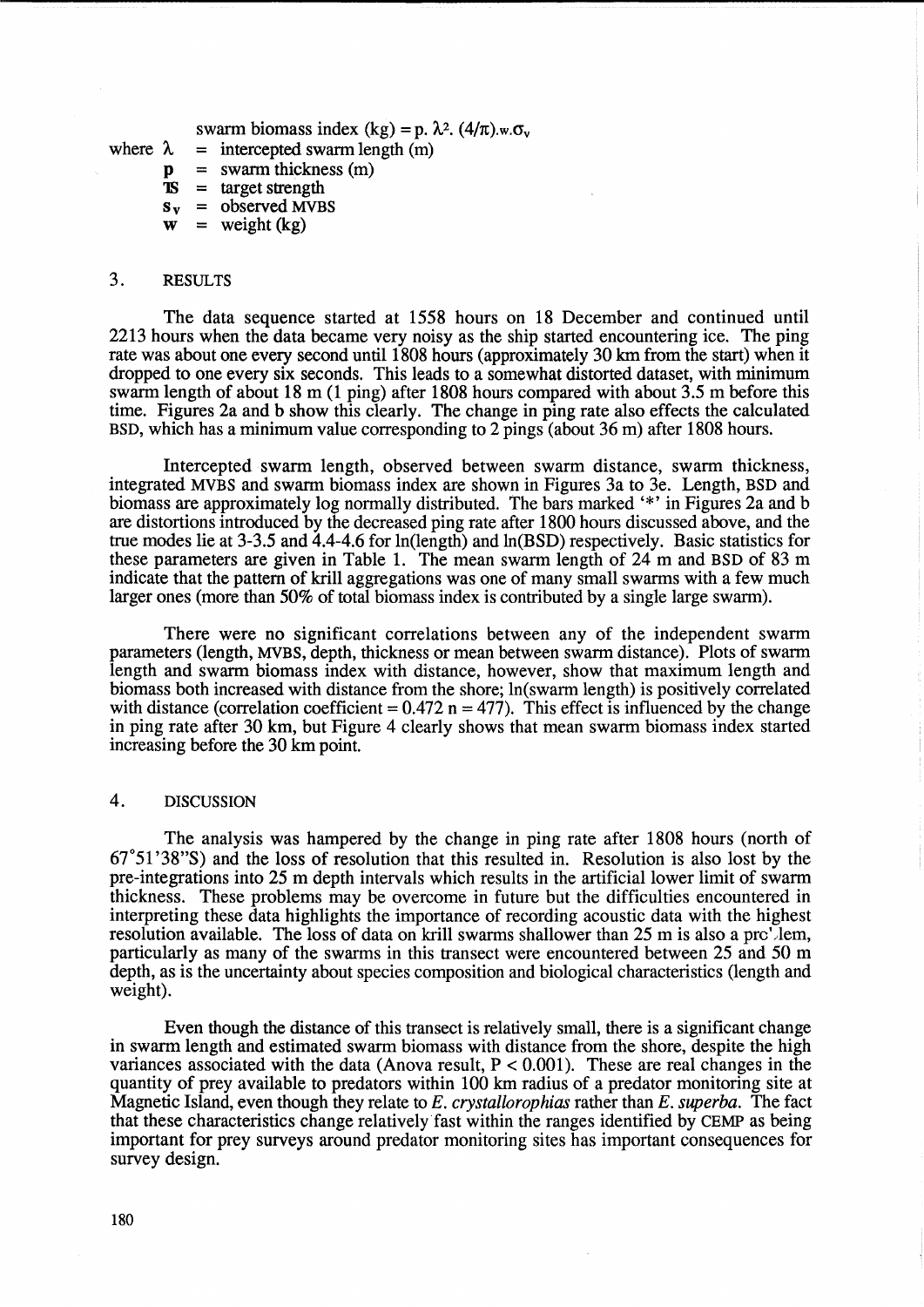#### REFERENCES

- BUTTERWORTH, D.A. 1988. A simulation study of kriU fishing by an individual Japanese trawler. In: *Selected Scientific Papers,* 1988 *(SC-CAMLR-SSP!5).* CCAMLR, Hobart, Australia: pp 1-108.
- CCAMLR. 1991. *CCAMLR Ecosystem Monitoring Program: Standard Methods for CEMP Monitoring Studies.* CCAMLR, Hobart, Australia: pp. 61.
- EVERSON, 1., J.L. WATKINS, D.G. BONE, and K.G. FOOTE. 1990. Implications of a new acoustic target strength for abundance estimates of Antarctic kriU. *Nature* 345 (24 May 1990): 338-340.
- MILLER, D.G.M. and 1. HAMPTON. 1989a. KriU aggregation characteristics: spatial distribution patterns from hydroacoustic observations. Polar Biol. 10: 125-134.
- MILLER, D.G.M. and 1. HAMPTON. 1989b. Biology and ecology of the antarctic krill *(Euphausia superba* Dana): A review. *BIOMASS Sci. Ser. 9.*
- SC-CAMLR. 1991. Report of the Third Meeting of the Working Group on Krill. In: *Report of the Tenth Meeting of the Scientific Committee (SC-CAMLR-X),* Annex 5. CCAMLR, Hobart, Australia.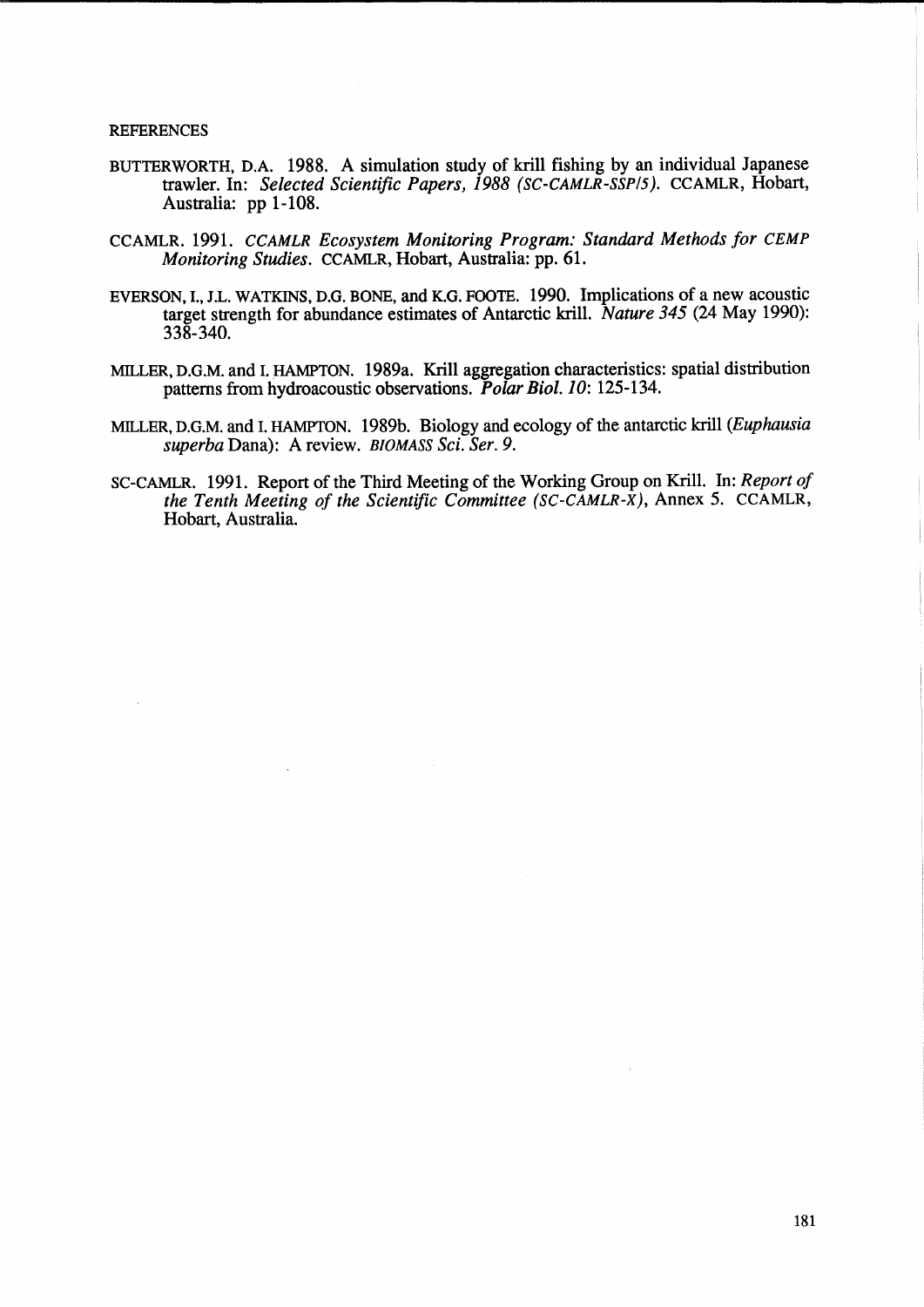Table 1. Krill swarm parameters. Intercepted length, between swarm distance and biomass have been log transformed; their corresponding exponential values are given in parentheses  $(n = 475)$ .

|            | ln(Length)<br>(m) |         | ln(BSD)<br>(m) |        | <b>MVBS</b><br>(dB)        | Depth<br>(m)      | Thickness<br>(m) | ln(Biomass)<br>(kg) |         |
|------------|-------------------|---------|----------------|--------|----------------------------|-------------------|------------------|---------------------|---------|
| Min        | 1.194             | (3.3)   | 2.754          | (15.7) | $-94.9$                    | 25                | 25               | $-6.956$            | (0.001) |
| <b>Max</b> | 6.465             | (642.3) | 7.154 (1279.2) |        | $-56.3$                    | 200               | 62.5             | 12.354              |         |
|            |                   |         |                |        |                            | $(232 \t{tomes})$ |                  |                     |         |
| Mean       | 3.184             | (24.1)  | 4.417          | (82.8) | $-77.6(0.171)$             | 57.684            | 28.104           | 1.263               | (3.54)  |
| St         | 0.983             |         | 0.861          |        | 8.723(0.034 <sup>1</sup> ) | 38.069            | 6.909            | 3.584               |         |
| Dev.       |                   |         |                |        |                            |                   |                  |                     |         |

<sup>1</sup> Mean and standard deviation of  $log_{10}(0.01 \text{ Sv})$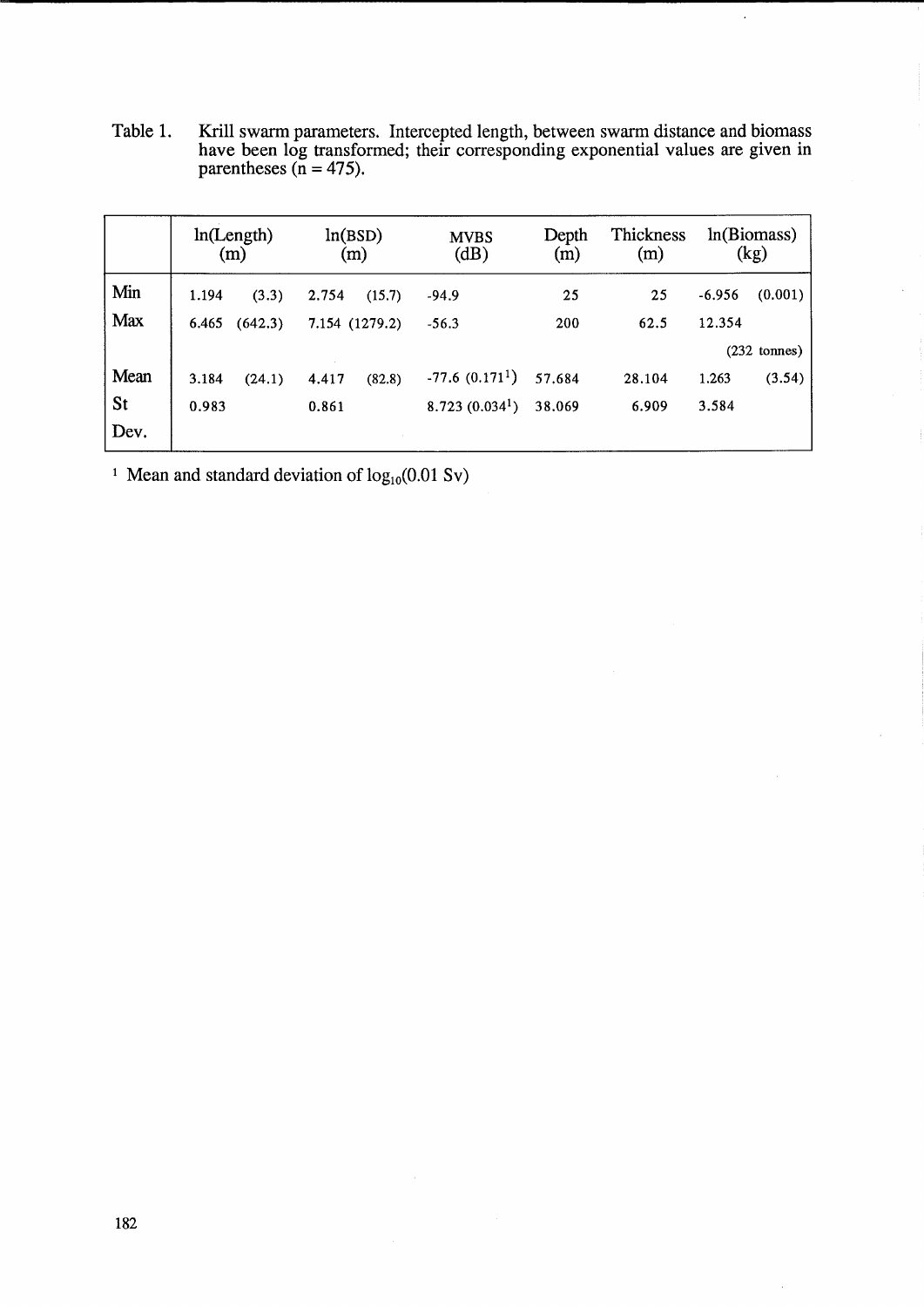

Figure 1: RV Aurora Australis cruise track 18 to 19 December 1990.

183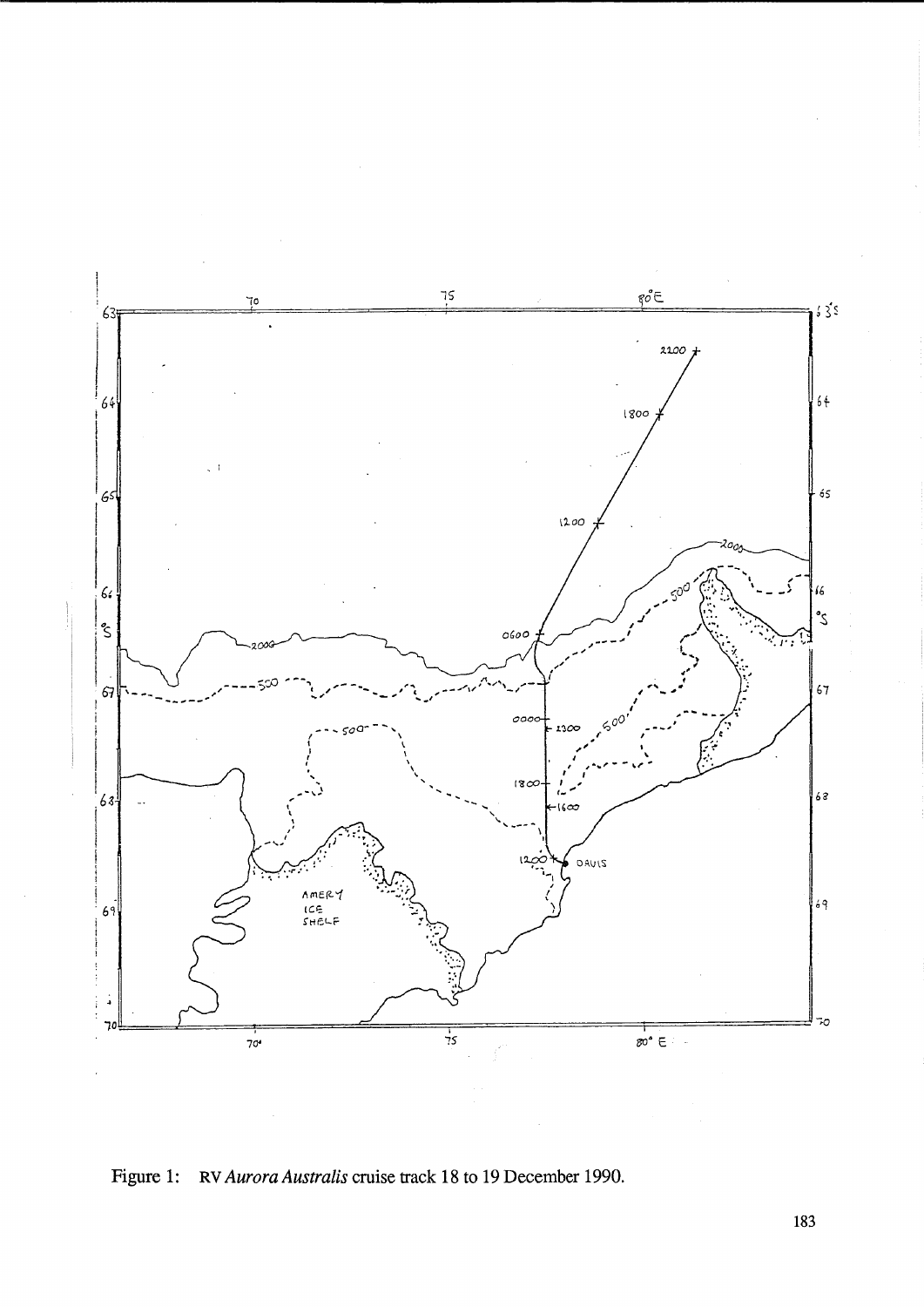

Figure 2: Log transformed intercepted swarm length before (a) and after (b) the change in ping rate at 1808 hours GMT.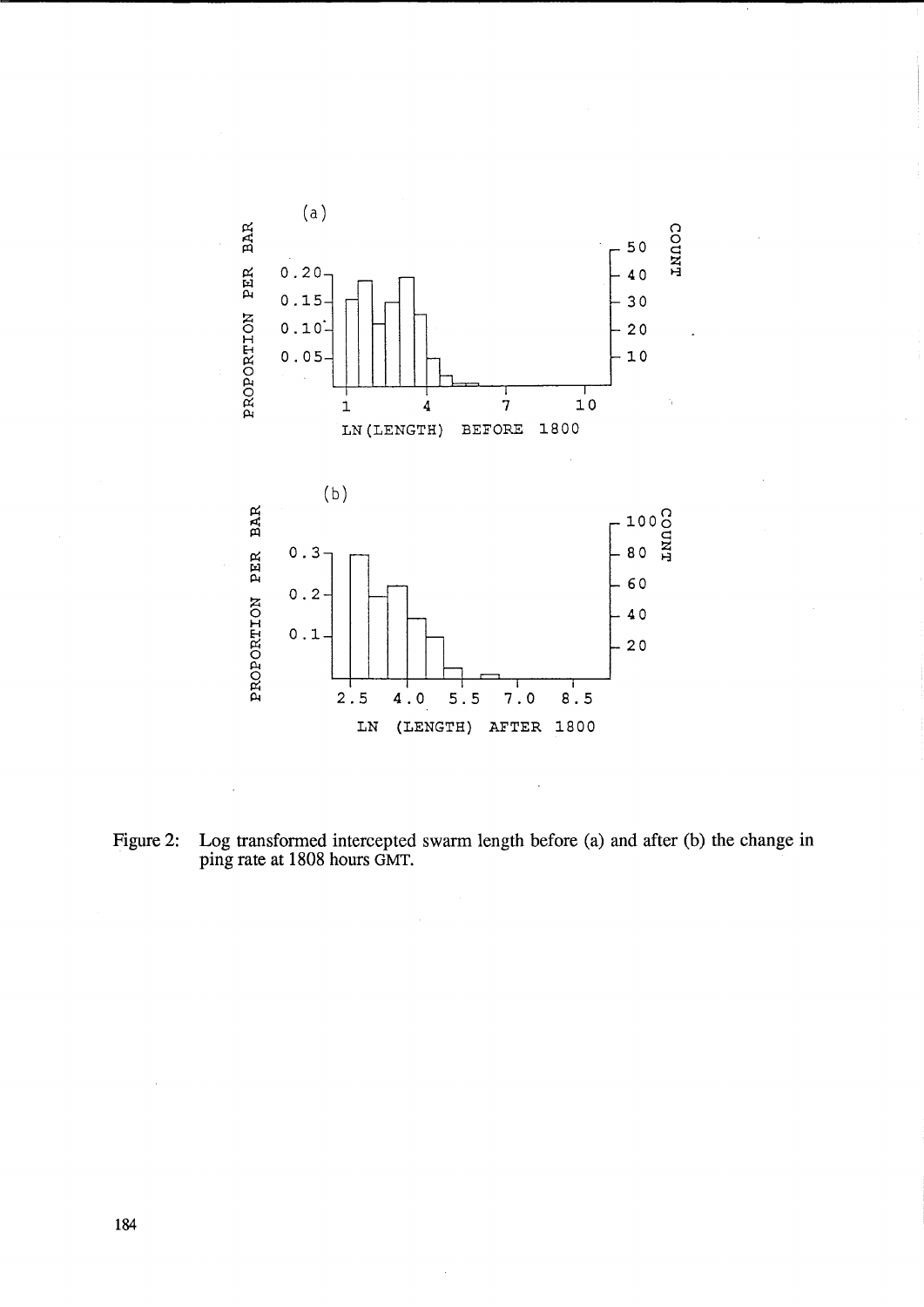

**Figure 3(a): Log transformed swarm length.** 



**Figure 3(b): Log transformed between swarm distance.** 



**Figure 3(c): Swarm thickness.** 

**185**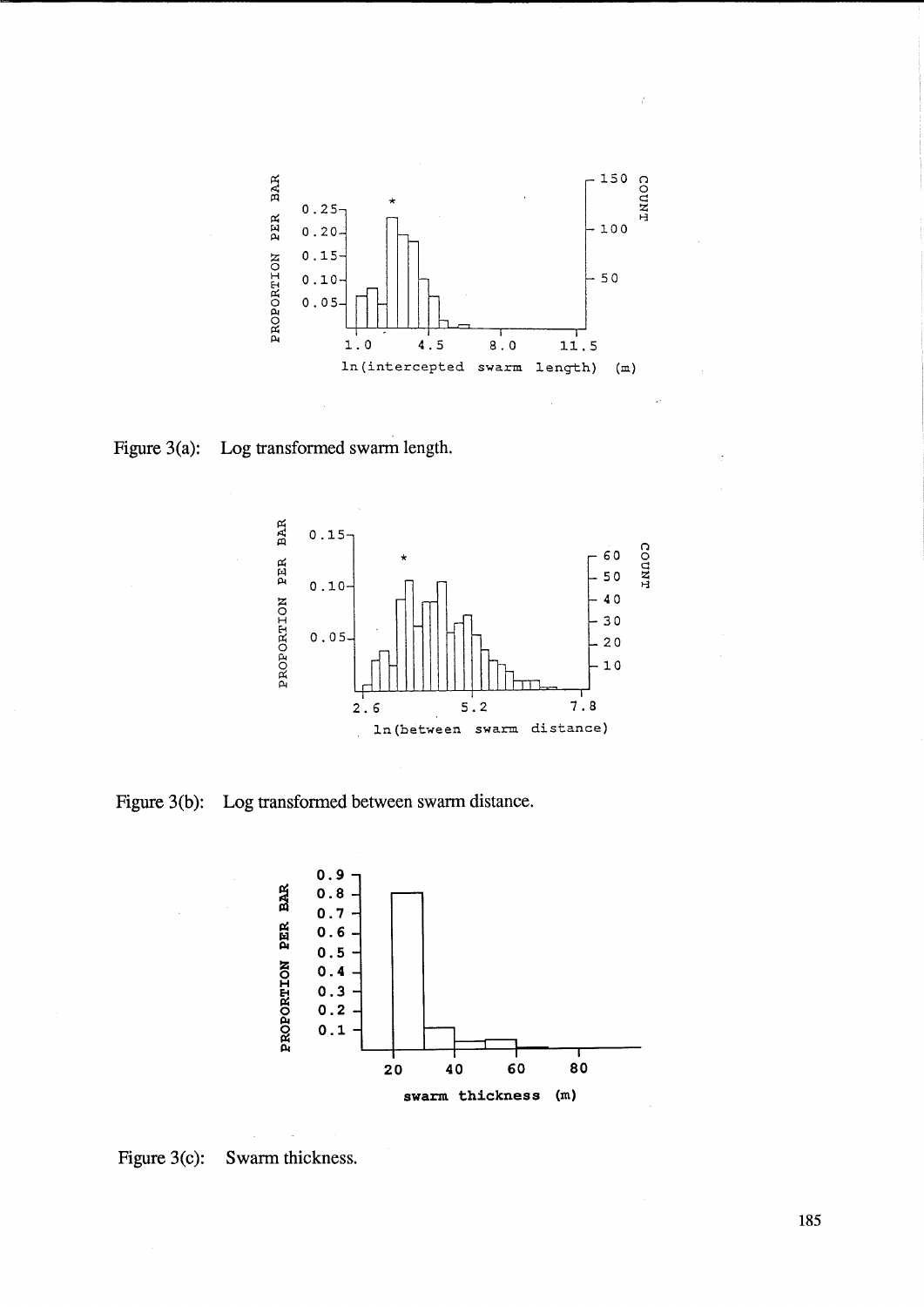![](_page_9_Figure_0.jpeg)

![](_page_9_Figure_1.jpeg)

![](_page_9_Figure_2.jpeg)

![](_page_9_Figure_3.jpeg)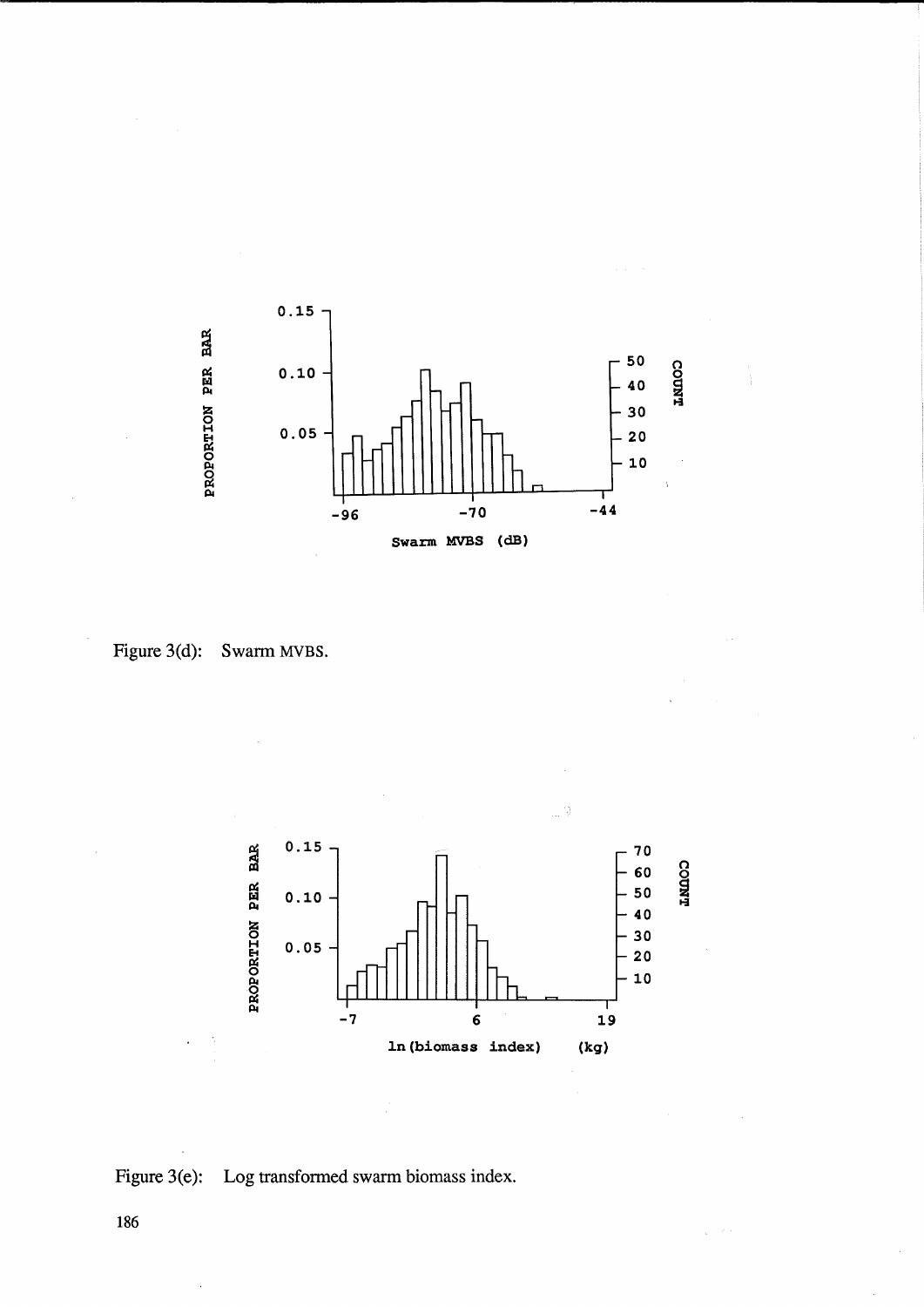![](_page_10_Figure_0.jpeg)

Figure  $4(a)$ : Change in swarm biomass with distance.

![](_page_10_Figure_2.jpeg)

Mean swarm biomass from Prydz Bay on 18 December 1990, taken over 10 km distances (± standard errors). Figure  $4(b)$ :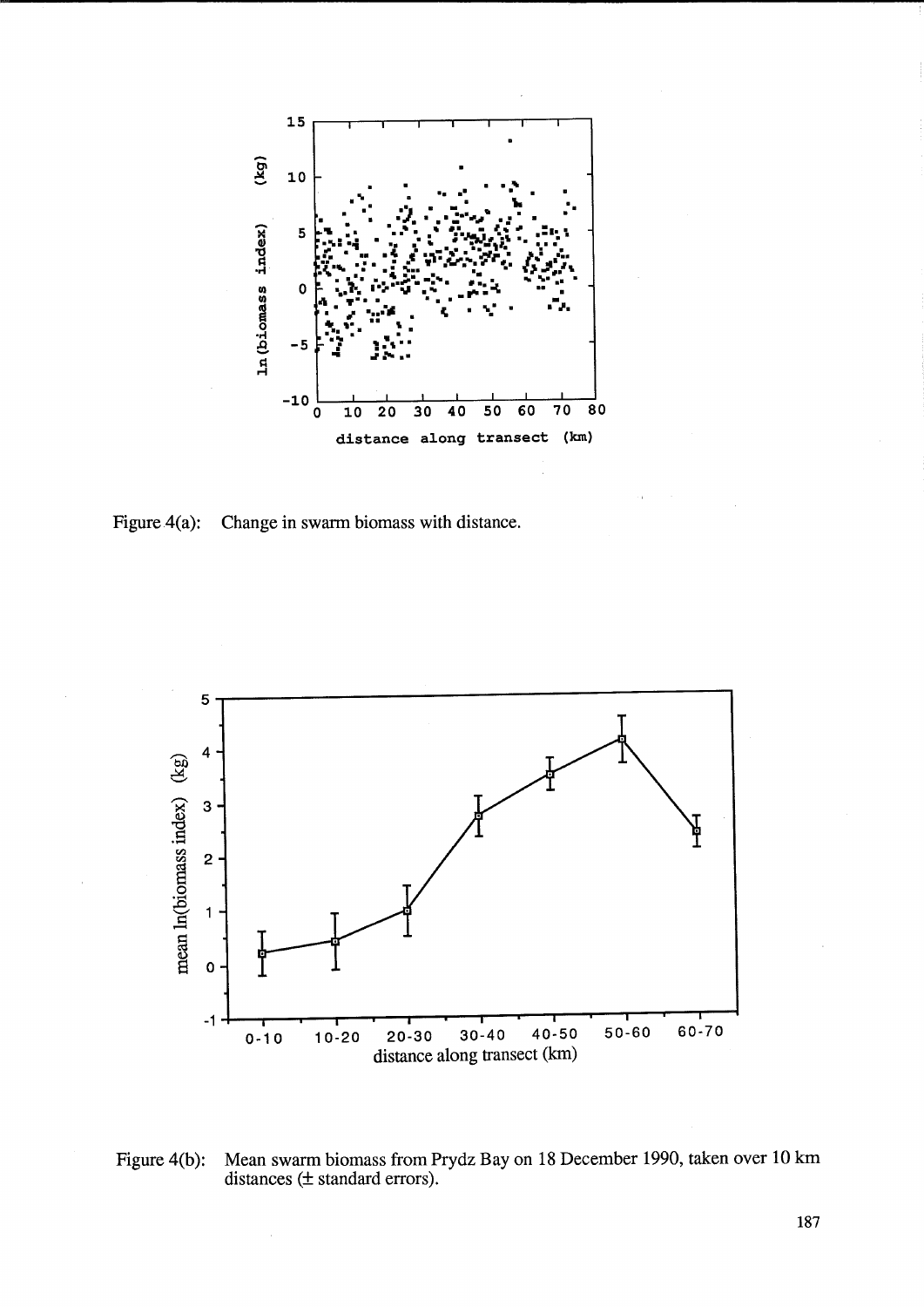### Liste des tableaux

Tableau 1: Paramètres des essaims de krill. La longueur interceptée, la distance entre les essaims et la biomasse ont subi une transformation logarithmique; leur valeur exponentielle correspondante est donnée entre parenthèses ( $n = 475$ ).

## Liste des figures

- Figure 1: Trajet de la campagne du RV *Aurora Australis* du 18 au 19 decembre 1990.
- Figure 2: Longueur de l'essaim intercepté, après transformation logarithmique, avant (a) et apres (b) le changement de taux de pulsation a 18h08 GMT.
- Figure 3 a): Longueur de l'essaim après transformation logarithmique.
- Figure 3 b): Distance entre les essaims apres transformation logarithmique.
- Figure 3 c): Epaisseur de l'essaim.
- Figure 3 d): Intensite moyenne de retrodiffusion par volume de l'essaim.
- Figure 3 e): Indice de biomasse de l'essaim apres transformation logarithmique.
- Figure 4 a): Changement de biornasse de l'essaim en fonction de la distance.
- Figure 4 b): Biomasse moyenne de l'essaim dans la baie Prydz le 18 decembre 1990, sur des distances de plus de 10 km (± erreur standard).

### Список таблиц

Таблица 1: Параметры скоплений криля. Длина скопления в точке пересечения, биомасса и расстояние между скоплениями были log трансформированны; соответствующие им экспоненциальные значения даны в скобках (n = 475).

### Список рисунков

- P<sub>HC</sub>y<sub>HOK</sub> 1: Маршрут плавания НИС *Aurora Australis* 18 и 19 декабря 1990 г.
- P<sub>HCVHOK</sub> 2: Log трансформированная длина скопления в точке пересечения до (а) и после (b) изменения частоты звукового сигнала в 18 08 по Гринвичу.
- Рисунок  $3(a)$ : Log трансформированная длина скопления.
- Рисунок  $3(b)$ : Log трансформированное расстояние между скоплениями.
- Рисунок  $3(c)$ : Вертикальное развитие скопления.
- Рисунок 3(d): Средняя сила объема обратного акустического рассеивания (MVBS) скопления.
- Pисунок 3(e): Log трансформированный показатель биомассы скопления.